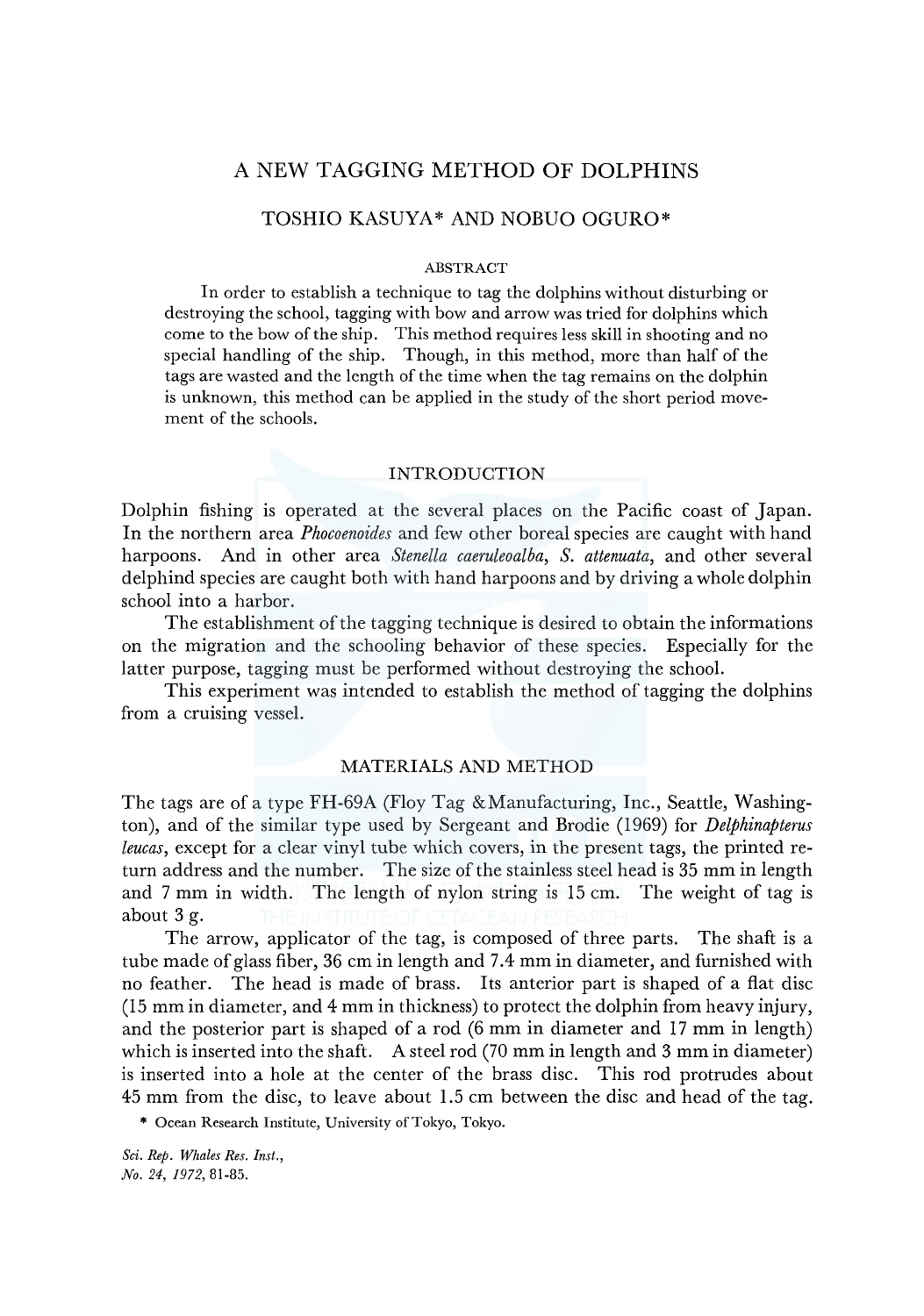At the tip of this steel rod, there is a small notch to set the metal head of the tag. The weight of arrow head is about 13 g, and that of the shaft 8 g.



Fig. I. Tag and tagging instruments. I : Tag, 2 : Steel rod of the head of arrow, 3 : Brass disc of the head of arrow, 4: Tag mounted on the arrow, a small square protuberance is to fix the arrow on the spring of bow. 5: Cross bow charged with arrow and tag.

In case of shooting the tag, the three parts of the arrow are inserted each other. And the tag head is set in a notch of steel rod and the plastic part is fixed on the shaft with a piece of medical paper adhesive tape. The arrow with tag is shot at the bow of the ship with a crossbow of 80 pound (36 kg) power.

> Sci. Rep. Whales Res. Inst., No. 24, 1972.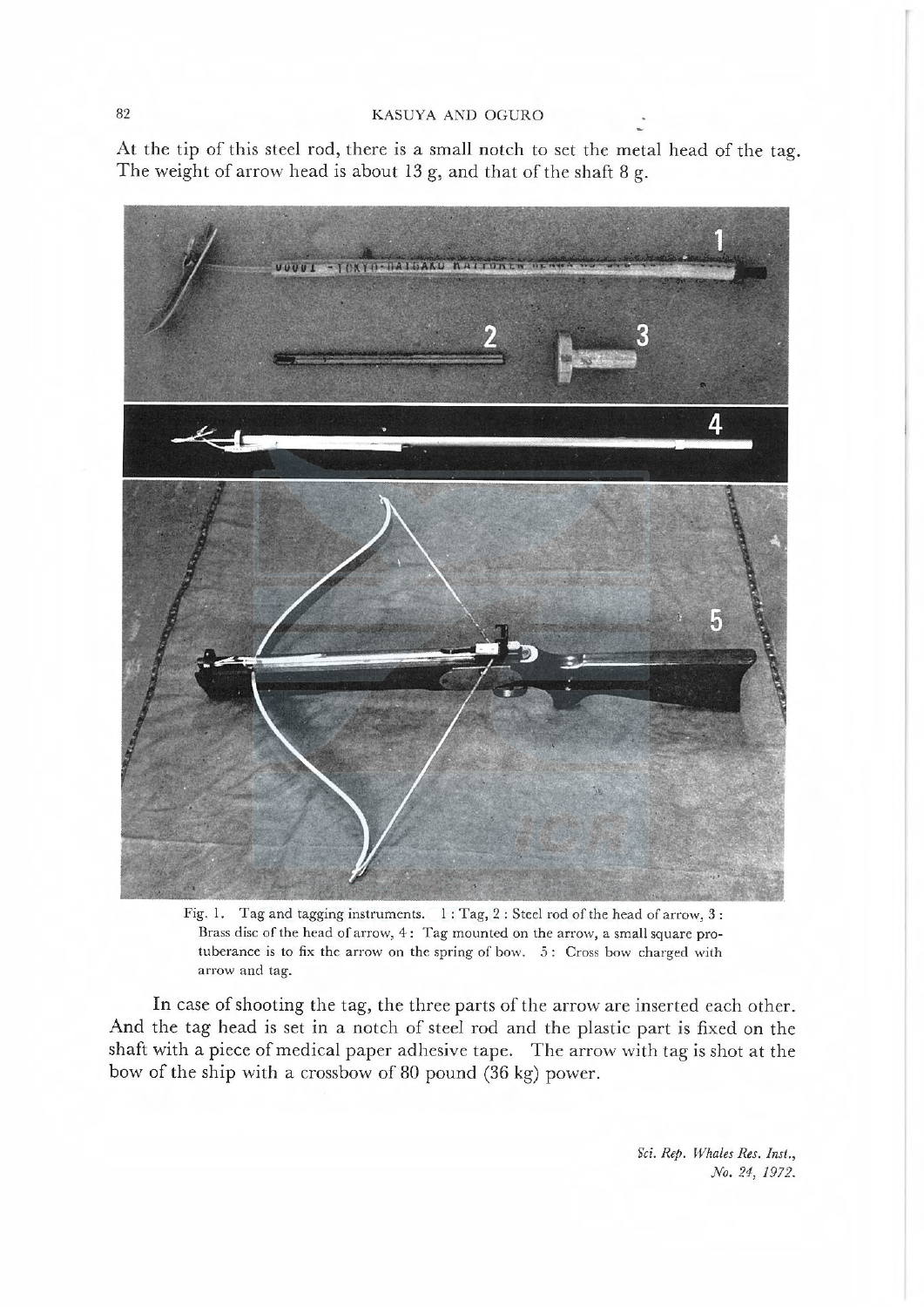### DOLPHIN TAGGING 83

#### RESULT

#### *Preliminary experiment*

As the first step of preliminary experiment, three diameters of disc of the arrow head, 15 mm, 20 mm, and 25 mm, were tried on a carcass of *Stenella caeruleoalba* laid in the air. The 15 mm disc was considered to be of enough size to protect the dolphin, and other experiments were made with 15 mm disc. This tag could efficiently penetrate into the dead dolphin sunk in a tank about 15 cm beneath the surface of the water, when shot at the distance of 5 m and at the angle of about 45°.

Other preliminary experiments were made on a school of *Stenella caeruleoalba*  kept alive in Kawana harbor, and on an alive *Phocoenoides truei* tied to a ship. In the former case, two dolphins which had been swimming together were tagged and this accompaniment was observed for 7 hours until one tag, which hit on the hard tissue just behind the blowhole and did not penetrate enough, dropped. Another individual was tagged on the throat and penetrated sufficient depth.

In the case of *Phocoenoides,* when the three parts of the arrow were not fixed but loosely inserted each other, the tag penetrated under the blubber of dorsal region.

#### *Practical experiment*

The result of tagging is shown in Table 3. Two tags, nos. 3 and 4, were shot at the bow of the research vessel Tanseimaru (257 gross ton). Her height at bow and speed at the time of tagging were 4.5 m and 10 knot respectively. 8 tags, from no. 31 to no. 45, were shot on the whale catcher Ryuhomaru no. 3 (429 gross ton), and the height and speed were about 6 m and 4 knot respectively. 3 tags, nos. 54, 62 and 67, were shot on the research vessel Hayachinemaru (54 gross ton), and the height and speed were 3 m and 8 knot respectively.

| Tag<br>no. | Date          | Position          | Species            | School<br>size | Water<br>temper-<br>ature | Remarks                                         |
|------------|---------------|-------------------|--------------------|----------------|---------------------------|-------------------------------------------------|
| 3          | 20 Nov. '71   | 35°23'N, 141°11'E | Tursiosp sp.       | 13             | 17.5                      | Other schools in short dis-                     |
|            |               |                   |                    |                |                           | tance                                           |
| 4          | 21 Nov. '71   | 34°52'N, 141°05'E | S. caeruleoalba    | $\overline{2}$ | 20.0                      | ,                                               |
| 31         | 19 Jan. '72   | 29°35'N, 140°38'E | ,,                 |                |                           |                                                 |
| 34         | , ,           | "                 | , ,                | 100            | 19.8                      | School of small dolphins,<br>no mother and calf |
| 35         | $\rightarrow$ | ,                 | 55                 |                |                           |                                                 |
| 40         | $\bullet$     | 29°31′N, 140°42′E | ,                  | 20             | 19.8                      | Mother and calf observed                        |
| 41         | ,             | 20°07'N, 141°11'E | , ,                |                |                           |                                                 |
| 42         | , ,           | ,,                | ,,                 | 100            | 21.4                      | Mother and calf observed                        |
| 43         | , ,           | $^{\bullet}$      | ,,                 |                |                           |                                                 |
| 45         | , 2, 3        | 55                | $^{\prime}$        |                |                           |                                                 |
| 62         | 10 Feb. ,72   | 39°45'N, 142°17'E | Phocoenoides truei | 13             | 9.4                       |                                                 |
| ?67        | $^{\bullet}$  | ,                 | ,,                 |                |                           |                                                 |
| 54         | 14 Mar. '72   | 39°01′N, 142°17′E | "                  | 6              | 6.3                       |                                                 |

#### TABLE 1. SOME INFORMATIONS ON TAGGED DOLPHINS

*Sci .Rep. Whales Res. Inst., No. 24, 1972.*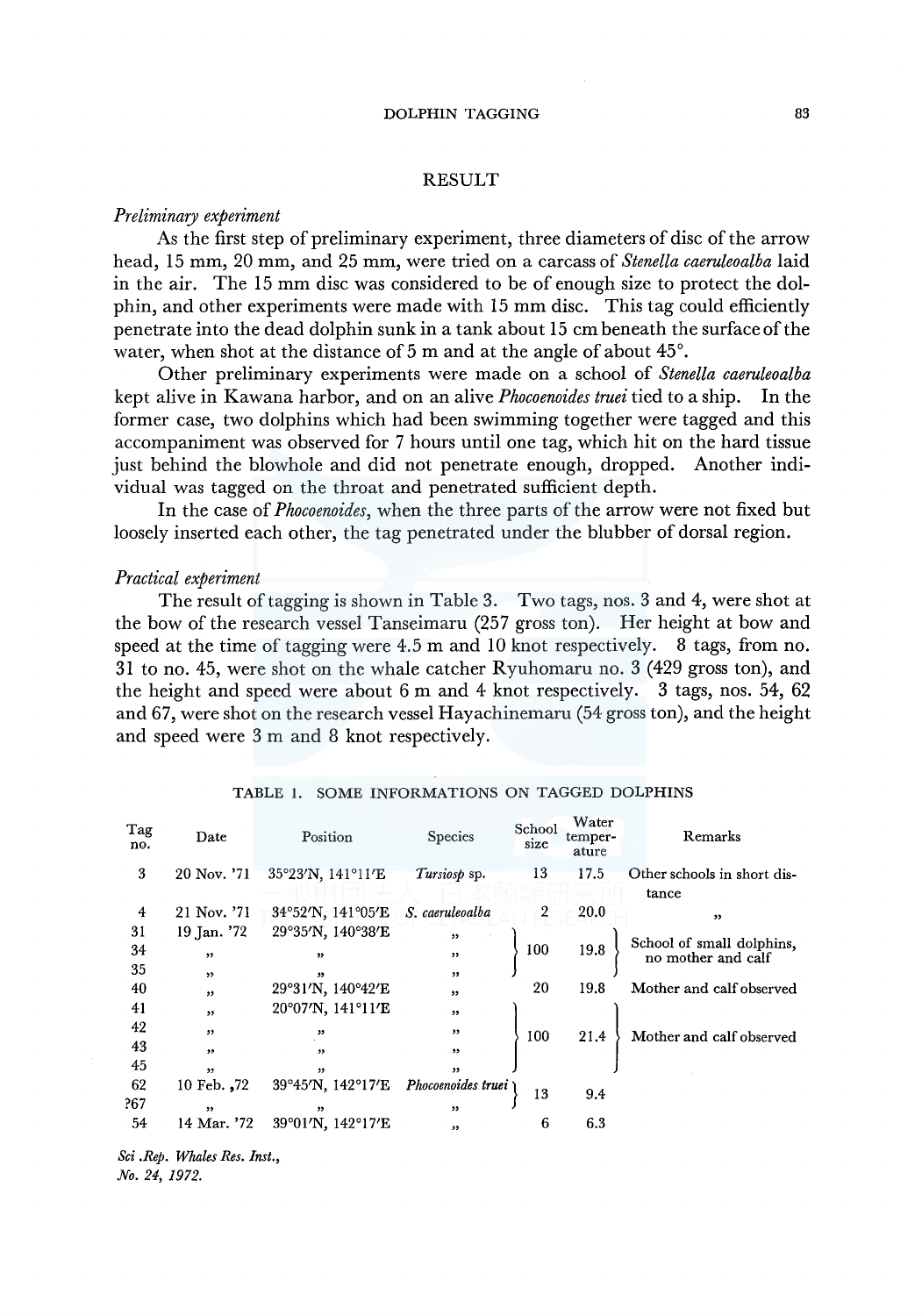#### 84 KASUYA AND OGURO

21 tags were wasted to tag the 13 dolphins. The number of tags hit is  $38\%$  of the total number of tags shot.

At present (31 March 1972) no recovery is reported.

## DISCUSSION

This method of tagging is aplicable for the dolphins which come to the bow of the ship without any special technics both in shooting the arrow and in handling the ship, even on the ship with high bow. But it is difficult to tag the dolphins which do not come to the bow, and requires special technics in the shooting and in handling the ship.

Even in the former species, the difficulty differs between species. *Phocoenoides*  swims zigzag very actively at the bow, and considered to be one of the difficult species to tag.

According to the experiment on the Ryuhomaru no. 3, tagging was easier at the speed of 4 knot than the cruising speed 14 knot, because the dolphin stays longer on the surface, But the suitable speed may vary between species, because too slow speed does not usually attract the dolphin.

The two types of arrow head were tried. In one type, the three parts of the arrow were not fixed but loosely inserted into the holes each other. This type was tried on *Phocoenoides.* In other type the three parts were fixed each other, and tried on other species. There is no difference between two types in the shooting. The tagged dolphins went out of sight, in both cases, with the arrow shaft on its body. But we suppose that the shaft will have dropped within short period. Probably, the former type will be better to expect earlier drop of the shaft.

The efficiency of the similar tag on *Delphinapterus leucas* was reported by Sergeant and Brodie (1969). And it is reported that similar tag had stayed on some delphinids for several months (Evans *et al* 1972).

We consider that the present tagging method will be applicable in the study of short period movement of the dolphins.

## ACKNOWLEDGEMENTS

This experiment was possible with the cooperation of the crews of the Hayachinemaru, the Ryuhomaru no. 3, and the Tanseimaru, and with that of Kawana Fishermen's Cooperative Union. Mr. T. Masaki of The Far Seas Fisheries Research Laboratory cooperated in tagging on the Ryuhomaru no. 3. Mr. S. Fujino of The Ocean Research Institute, University of Tokyo, kindly prepared the applicators of the tags. Prof. M. Nishiwaki gave us valuable informations on the tag. These persons are acknowledged.

> *Sci. Rep. Whales Res. Inst., No. 24, 1972.*